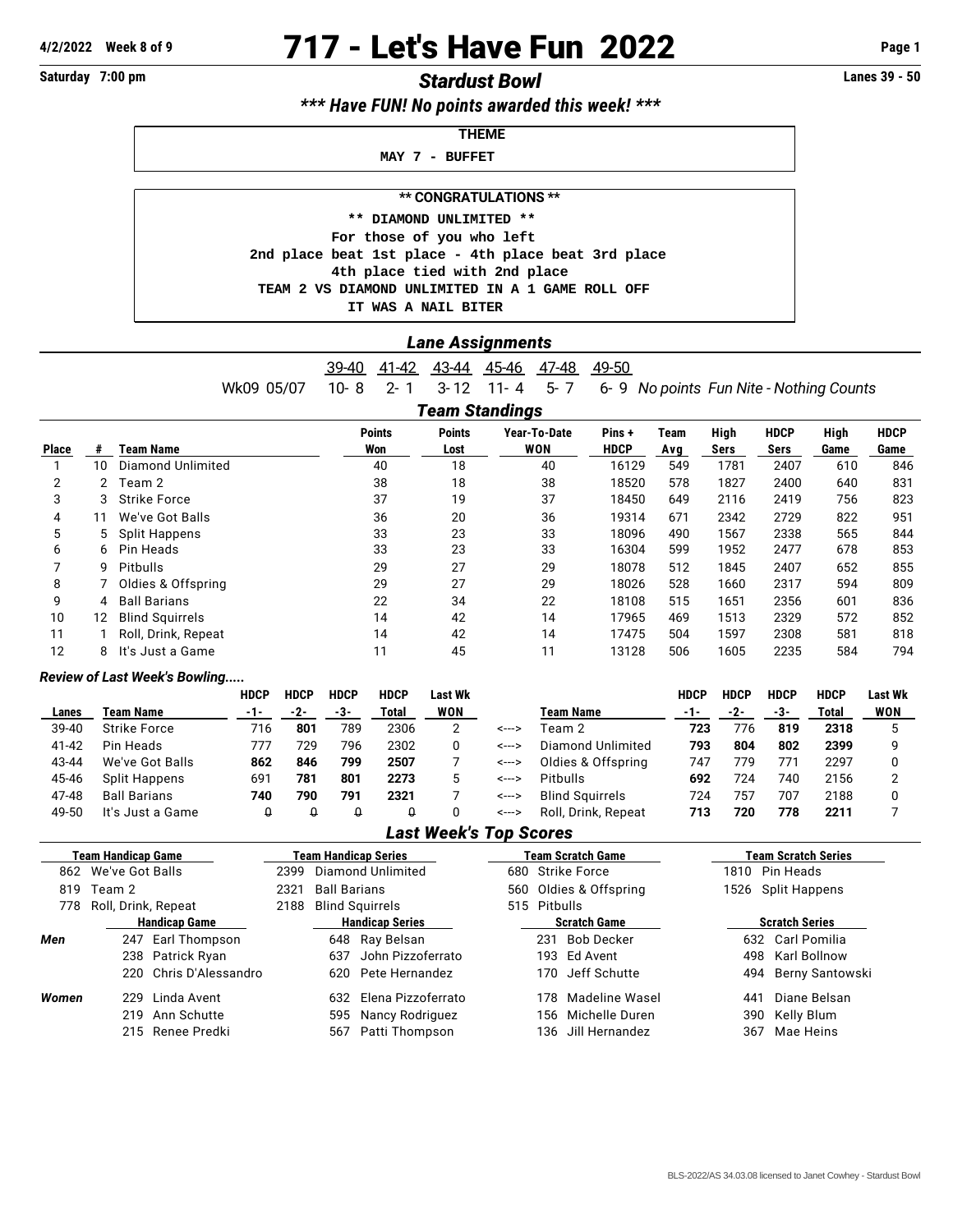#### **4/2/2022 Week 8 of 9 717 - Let's Have Fun 2022 Page 2**

|                                               |                                                                                        |                                  |                             |                                                | <b>Season High Scores</b>       |          |                          |                                          |                  |              |              |                                           |                             |                     |
|-----------------------------------------------|----------------------------------------------------------------------------------------|----------------------------------|-----------------------------|------------------------------------------------|---------------------------------|----------|--------------------------|------------------------------------------|------------------|--------------|--------------|-------------------------------------------|-----------------------------|---------------------|
|                                               | <b>Team Handicap Game</b>                                                              |                                  | <b>Team Handicap Series</b> |                                                |                                 |          | <b>Team Scratch Game</b> |                                          |                  |              |              |                                           | <b>Team Scratch Series</b>  |                     |
|                                               | 951 We've Got Balls                                                                    | 2477<br>Pin Heads                |                             |                                                | 756 Strike Force                |          |                          |                                          | 1845<br>Pitbulls |              |              |                                           |                             |                     |
|                                               | 852 Blind Squirrels                                                                    | 2407<br><b>Diamond Unlimited</b> |                             |                                                |                                 | 640      | Team 2                   |                                          |                  |              | 1660         |                                           | Oldies & Offspring          |                     |
|                                               | 844 Split Happens                                                                      | 2356                             | <b>Ball Barians</b>         |                                                |                                 |          |                          | 584 It's Just a Game                     |                  |              | 1597         |                                           | Roll, Drink, Repeat         |                     |
|                                               | Bowlers must have completed a minimum of 16 games to be eligible for any league award. |                                  |                             |                                                |                                 |          |                          |                                          |                  |              |              |                                           |                             |                     |
| <b>Handicap Game</b><br>307 Andy Duren<br>Men |                                                                                        |                                  | 729                         | <b>Handicap Series</b><br><b>Brian Bollnow</b> |                                 |          |                          | <b>Scratch Game</b><br>299 Earl Thompson |                  |              |              | <b>Scratch Series</b><br>690 Carl Pomilia |                             |                     |
|                                               | 268<br>Ray Belsan                                                                      |                                  | 688                         | <b>Bob Decker</b>                              |                                 |          | 245                      | John Pizzoferrato                        |                  |              | 581          |                                           | Berny Santowski             |                     |
|                                               | <b>Mitch Predki</b><br>250                                                             |                                  | 666                         | Tom O'Malley                                   |                                 |          | 202                      | Marc Gimbel                              |                  |              | 506          | John Blum                                 |                             |                     |
|                                               |                                                                                        |                                  |                             |                                                |                                 |          |                          |                                          |                  |              |              |                                           |                             |                     |
| Women                                         | <b>Heather Schutte</b><br>259                                                          |                                  | 678                         | Patti Thompson                                 |                                 |          |                          | 225 Linda Avent                          |                  |              | 486          |                                           | Diane Belsan                |                     |
|                                               | 242<br><b>Madeline Wasel</b>                                                           |                                  | 632                         | Elena Pizzoferrato                             |                                 |          |                          | 183 Jill Hernandez                       |                  |              | 449          |                                           | Michelle Duren<br>Mae Heins |                     |
|                                               | Ellen Prosch<br>237                                                                    |                                  | 623<br>623                  | Nancy Rodriguez<br>Renee Predki                |                                 |          |                          | 165 Kristi Pruyn                         |                  |              | 411          |                                           |                             |                     |
|                                               |                                                                                        |                                  |                             |                                                | <b>Individual High Averages</b> |          |                          |                                          |                  |              |              |                                           |                             |                     |
| Men                                           | 207.21<br>Earl Thompson                                                                |                                  |                             | 206.83                                         | Ray Belsan                      |          |                          |                                          |                  | 206.19       |              | Carl Pomilia                              |                             |                     |
| Women                                         | Linda Avent<br>178.67                                                                  |                                  |                             | 140.71                                         | Diane Belsan                    |          |                          |                                          |                  | 140.28       |              |                                           |                             |                     |
|                                               |                                                                                        |                                  |                             |                                                | <b>Team Rosters</b>             |          |                          |                                          |                  |              |              | <b>Madeline Wasel</b>                     |                             |                     |
|                                               |                                                                                        |                                  |                             |                                                |                                 |          |                          |                                          |                  |              |              |                                           |                             |                     |
| ID#                                           | <b>Name</b>                                                                            |                                  | Avg                         | <b>HDCP</b>                                    | Pins Gms                        |          | -1-                      | -2-                                      | -3-              | <b>Total</b> | High<br>Game | <b>High</b><br><b>Sers</b>                | <b>HDCP</b><br>Game         | <b>HDCP</b><br>Sers |
|                                               | 1 - Roll, Drink, Repeat                                                                |                                  |                             |                                                |                                 |          |                          |                                          |                  |              |              |                                           |                             |                     |
| 253                                           | <b>Heather Schutte</b>                                                                 |                                  | 115                         | 68                                             | 2083                            | 18       | 117                      | 106                                      | 110              | 333          | 182          | 410                                       | 259                         | 631                 |
| 254                                           | <b>Austin Pruyn</b>                                                                    |                                  | 120                         | 64                                             | 2171                            | 18       | 128                      | 120                                      | 136              | 384          | 137          | 384                                       | 200                         | 576                 |
| 121                                           | Jill Hernandez                                                                         |                                  | 130                         | 56                                             | 2737                            | 21       | 91                       | 98                                       | 136              | 325          | 183          | 427                                       | 232                         | 574                 |
| 120                                           | Pete Hernandez                                                                         |                                  | 139                         | 48                                             | 2924                            | 21       | 143                      | 162                                      | 162              | 467          | 179          | 502                                       | 229                         | 652                 |
| 2 - Team 2                                    |                                                                                        |                                  |                             |                                                |                                 |          |                          |                                          |                  |              |              |                                           |                             |                     |
| 171                                           | Ann O'Malley                                                                           |                                  | 88                          | 89                                             | 1593                            | 18       | a88                      | a88                                      | a88              | 264          | 116          | 300                                       | 200                         | 573                 |
| 168                                           | Nancy Rodriguez                                                                        |                                  | 132                         | 54                                             | 3174                            | 24       | 116                      | 151                                      | 160              | 427          | 160          | 434                                       | 219                         | 623                 |
| 189                                           | Tom O'Malley                                                                           |                                  | 161                         | 31                                             | 2915                            | 18       | a161                     | a161                                     | a161             | 483          | 211          | 538                                       | 247                         | 666                 |
|                                               | 154 Bob Decker                                                                         |                                  | 197                         | $\overline{2}$                                 | 4736                            | 24       | 179                      | 197                                      | 231              | 607          | 231          | 649                                       | 237                         | 688                 |
|                                               | 3 - Strike Force                                                                       |                                  |                             |                                                |                                 |          |                          |                                          |                  |              |              |                                           |                             |                     |
|                                               | 228 VACANT                                                                             |                                  | 120                         | 64                                             | 0                               | 0        | v120                     | v120                                     | v120             | 360          | 0            | 0                                         |                             |                     |
|                                               | 172 Linda Avent                                                                        |                                  | 178                         | 17                                             | 4288                            | 24       | 160                      | 211                                      | 193              | 564          | 225          | 586                                       | 237                         | 622                 |
| 179                                           | Berny Santowski<br>173 Ed Avent                                                        |                                  | 183<br>168                  | 13<br>25                                       | 4394<br>2194                    | 24<br>13 | 163<br>152               | 169<br>180                               | 162<br>193       | 494<br>525   | 214<br>225   | 581<br>530                                | 226<br>261                  | 629<br>638          |
|                                               | 91 Peter Spencer                                                                       |                                  | 0                           | $\mathbf 0$                                    | 0                               | 0        |                          |                                          |                  | 0            | 0            | 0                                         |                             |                     |
|                                               | 4 - Ball Barians                                                                       |                                  |                             |                                                |                                 |          |                          |                                          |                  |              |              |                                           |                             |                     |
| 233                                           | Kelly Blum                                                                             |                                  | 125                         | 60                                             | 2384                            | 19       | 128                      | 131                                      | 131              | 390          | 163          | 409                                       | 215                         | 580                 |
|                                               | 234 Renee Predki                                                                       |                                  | 117                         | 66                                             | 2816                            | 24       | 112                      | 117                                      | 148              | 377          | 163          | 413                                       | 233                         | 623                 |
| 235                                           | Mitch Predki                                                                           |                                  | 123                         | 61                                             | 2952                            | 24       | 113                      | 144                                      | 137              | 394          | 183          | 458                                       | 250                         | 659                 |
| 238                                           | John Blum                                                                              |                                  | 150                         | 40                                             | 3618                            | 24       | 157                      | 168                                      | 145              | 470          | 188          | 506                                       | 232                         | 638                 |
|                                               | 5 - Split Happens                                                                      |                                  |                             |                                                |                                 |          |                          |                                          |                  |              |              |                                           |                             |                     |
|                                               | 243 Ann Schutte                                                                        |                                  | 112                         | 70                                             | 2688                            | 24       | 110                      | 147                                      | 114              | 371          | 147          | 371                                       | 219                         | 587                 |
| 244                                           | Kristi Pruyn                                                                           |                                  | 118                         | 65                                             | 2498                            | 21       | 102                      | 106                                      | 123              | 331          | 165          | 399                                       | 234                         | 606                 |
| 245                                           | Jeff Schutte                                                                           |                                  | 138                         | 49                                             | 2905                            | 21       | 95                       | 153                                      | 170              | 418          | 170          | 451                                       | 219                         | 627                 |
|                                               | 246 Jeff Pruyn                                                                         |                                  | 122                         | 62                                             | 2937                            | 24       | 135                      | 126                                      | 145              | 406          | 163          | 434                                       | 238                         | 638                 |
| 6 - Pin Heads                                 |                                                                                        |                                  |                             |                                                |                                 |          |                          |                                          |                  |              |              |                                           |                             |                     |
|                                               | 248 Madeline Wasel                                                                     |                                  | 140                         | 48                                             | 2525                            | 18       | 149                      | 104                                      | 178              | 431          | 184          | 456                                       | 242                         | 616                 |
| 5                                             | Rita Gimbel                                                                            |                                  | 106                         | 75                                             | 2241                            | 21       | 104                      | 112                                      | 105              | 321          | 142          | 376                                       | 222                         | 616                 |
| 9                                             | Marc Gimbel                                                                            |                                  | 147                         | 42                                             | 3092                            | 21       | 145                      | 132                                      | 149              | 426          | 202          | 482                                       | 248                         | 617                 |
|                                               | 250 Carl Pomilia                                                                       |                                  | 206                         | $\mathbf 0$                                    | 4330                            | 21       | 215                      | 217                                      | 200              | 632          | 269          | 690                                       | 269                         | 714                 |
|                                               | 7 - Oldies & Offspring                                                                 |                                  |                             |                                                |                                 |          |                          |                                          |                  |              |              |                                           |                             |                     |
|                                               | 164 Samantha Brocksome<br>242 Pamela Bollnow                                           |                                  | 100<br>94                   | 80<br>84                                       | 2119                            | 21<br>24 | a100<br>77               | a100<br>111                              | a100             | 300          | 138<br>120   | 335<br>319                                | 218<br>214                  | 601<br>598          |
| 241                                           | Karl Bollnow                                                                           |                                  | 148                         | 41                                             | 2266<br>3555                    | 24       | 165                      | 163                                      | 96<br>170        | 284<br>498   | 191          | 498                                       | 234                         | 630                 |
| 165                                           | <b>Brian Bollnow</b>                                                                   |                                  | 186                         | 11                                             | 3921                            | 21       | a186                     | a186                                     | a186             | 558          | 255          | 675                                       | 273                         | 729                 |
|                                               | 8 - It's Just a Game                                                                   |                                  |                             |                                                |                                 |          |                          |                                          |                  |              |              |                                           |                             |                     |
|                                               | 198 Karen Zera                                                                         |                                  | 110                         | 72                                             | 1659                            | 15       | a110                     | a110                                     | a110             | 330          | 165          | 376                                       | 225                         | 572                 |
| 200                                           | Karen Lombardo                                                                         |                                  | 103                         | 77                                             | 1555                            | 15       | a103                     | a103                                     | a103             | 309          | 120          | 323                                       | 196                         | 560                 |
| 201                                           | Dave Lombardo                                                                          |                                  | 128                         | 57                                             | 1927                            | 15       | a128                     | a128                                     | a128             | 384          | 166          | 416                                       | 222                         | 584                 |
|                                               | 202 Mike Zera                                                                          |                                  | 165                         | 28                                             | 1984                            | 12       | a165                     | a165                                     | a165             | 495          | 220          | 531                                       | 246                         | 585                 |